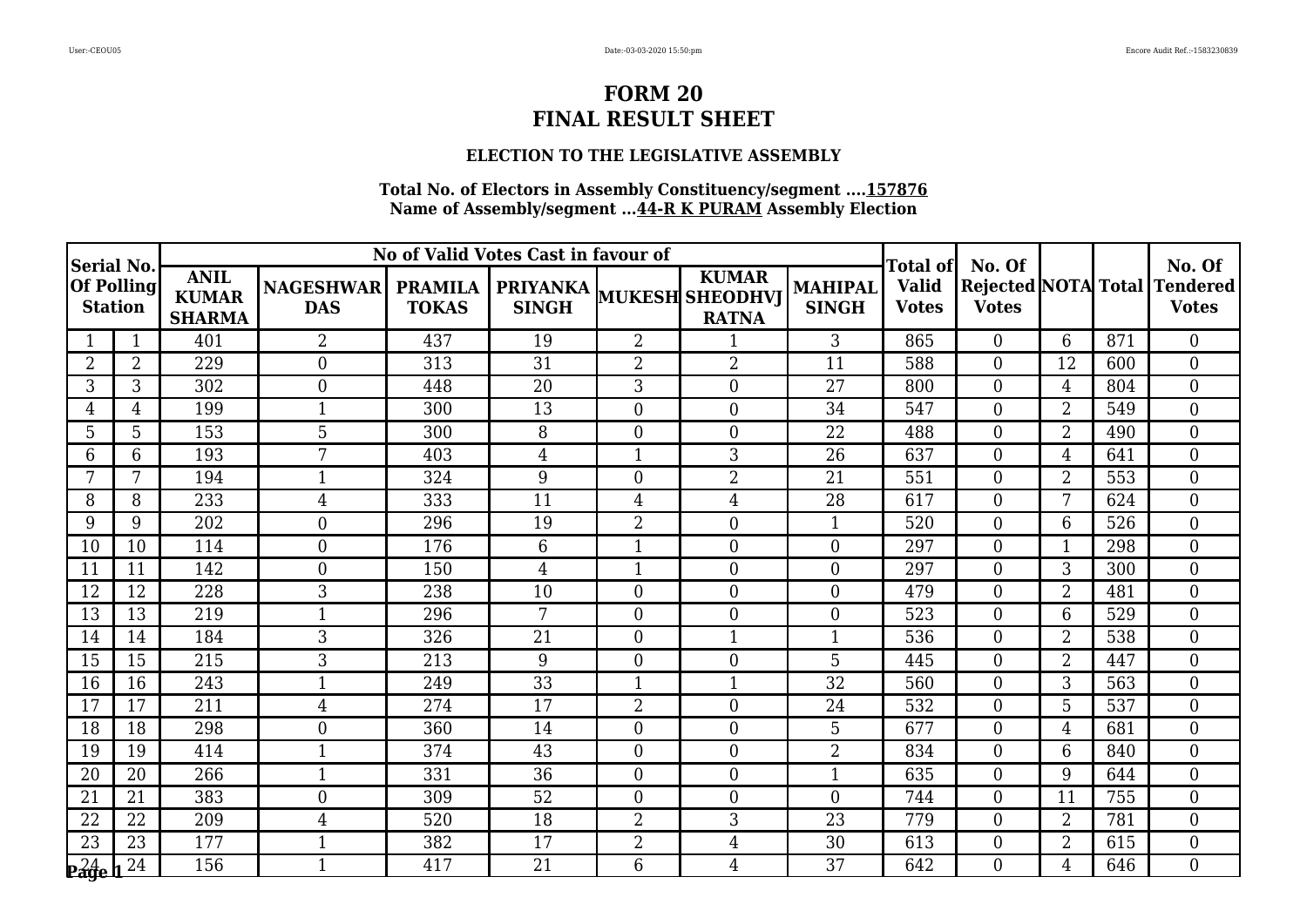### **ELECTION TO THE LEGISLATIVE ASSEMBLY**

| Serial No.                         |                                     |                                              |                                |                                | No of Valid Votes Cast in favour of             |                  |                              |                         | Total of                     | No. Of         |                |     | No. Of                                       |
|------------------------------------|-------------------------------------|----------------------------------------------|--------------------------------|--------------------------------|-------------------------------------------------|------------------|------------------------------|-------------------------|------------------------------|----------------|----------------|-----|----------------------------------------------|
|                                    | <b>Of Polling</b><br><b>Station</b> | <b>ANIL</b><br><b>KUMAR</b><br><b>SHARMA</b> | <b>NAGESHWAR</b><br><b>DAS</b> | <b>PRAMILA</b><br><b>TOKAS</b> | <b>PRIYANKA</b> MUKESH SHEODHVJ<br><b>SINGH</b> |                  | <b>KUMAR</b><br><b>RATNA</b> | MAHIPAL<br><b>SINGH</b> | <b>Valid</b><br><b>Votes</b> | <b>Votes</b>   |                |     | Rejected NOTA Total Tendered<br><b>Votes</b> |
| 25                                 | 25                                  | 173                                          | 8                              | 383                            | 30                                              | 3                | $\overline{4}$               | 22                      | 623                          | $\Omega$       | $\overline{2}$ | 625 | $\mathbf{0}$                                 |
| 26                                 | 26                                  | 173                                          | $\overline{4}$                 | 370                            | 15                                              | 6                | 9                            | 20                      | 597                          | $\theta$       | 3              | 600 | $\mathbf{0}$                                 |
| 27                                 | 27                                  | 141                                          | 3                              | 250                            | 27                                              | $\overline{0}$   | $\boldsymbol{0}$             | $\overline{0}$          | 421                          | $\overline{0}$ | 3              | 424 | $\overline{0}$                               |
| 28                                 | 28                                  | 200                                          | $\overline{0}$                 | 269                            | 16                                              | $\boldsymbol{0}$ | $\boldsymbol{0}$             | $\overline{2}$          | 487                          | $\Omega$       | 5              | 492 | $\theta$                                     |
| 29                                 | 29                                  | 205                                          | 1                              | 278                            | 21                                              | $\mathbf 1$      | 3                            | $\overline{0}$          | 509                          | $\overline{0}$ | $\Omega$       | 509 | $\overline{0}$                               |
| 30                                 | 30                                  | 211                                          | $\overline{4}$                 | 299                            | 25                                              | $\overline{2}$   | $\mathbf{1}$                 | 7                       | 549                          | $\overline{0}$ | 4              | 553 | $\overline{0}$                               |
| 31                                 | 31                                  | 228                                          | $\boldsymbol{0}$               | 329                            | 14                                              | $\mathbf{1}$     | $\overline{2}$               | 2                       | 576                          | $\theta$       |                | 577 | $\mathbf{0}$                                 |
| 32                                 | 32                                  | 289                                          |                                | 401                            | 13                                              | 1                | $\overline{0}$               | 5                       | 710                          | $\overline{0}$ | 5              | 715 | $\overline{0}$                               |
| $\overline{33}$                    | $\overline{33}$                     | 256                                          | $\mathbf{1}$                   | 334                            | $\overline{17}$                                 | $\overline{0}$   | $\mathbf{1}$                 | 2                       | 611                          | $\overline{0}$ | 6              | 617 | $\overline{0}$                               |
| 34                                 | 34                                  | 202                                          | $\boldsymbol{0}$               | 242                            | 16                                              | $\mathbf{1}$     | $\boldsymbol{0}$             | $\mathbf{1}$            | 462                          | $\theta$       | $\overline{2}$ | 464 | $\theta$                                     |
| 35                                 | 35                                  | 203                                          | $\boldsymbol{0}$               | 371                            | 20                                              | $\overline{0}$   | $\mathbf{1}$                 | 10                      | 605                          | $\theta$       | $\Omega$       | 605 | $\mathbf{0}$                                 |
| 36                                 | 36                                  | 121                                          | 3                              | 243                            | 19                                              | 1                | $\boldsymbol{0}$             | 12                      | 399                          | $\overline{0}$ | 3              | 402 | $\mathbf{0}$                                 |
| 37                                 | 37                                  | 168                                          | 7                              | 221                            | 16                                              | $\overline{2}$   | $\boldsymbol{0}$             | $\mathbf{1}$            | 415                          | $\theta$       | $\overline{2}$ | 417 | $\overline{0}$                               |
| 38                                 | 38                                  | 186                                          | $\boldsymbol{0}$               | 178                            | 14                                              | $\overline{0}$   | $\boldsymbol{0}$             | 1                       | 379                          | $\overline{0}$ | $\overline{2}$ | 381 | $\overline{0}$                               |
| 39                                 | 39                                  | 211                                          | $\mathbf{0}$                   | 264                            | 17                                              | $\mathbf{1}$     | $\mathbf{1}$                 | 13                      | 507                          | $\overline{0}$ | $\overline{0}$ | 507 | $\overline{0}$                               |
| 40                                 | 40                                  | 304                                          | 3                              | 242                            | 11                                              | $\overline{0}$   | $\boldsymbol{0}$             | 1                       | 561                          | $\theta$       | $\overline{2}$ | 563 | $\mathbf{0}$                                 |
| 41                                 | 41                                  | 250                                          | 7                              | 341                            | 25                                              | 5                | $\overline{4}$               | 280                     | 912                          | $\theta$       | 11             | 923 | $\overline{0}$                               |
| 42                                 | 42                                  | 182                                          | $\overline{2}$                 | 370                            | $\overline{15}$                                 | 4                | 6                            | 187                     | 766                          | $\theta$       | $\overline{2}$ | 768 | $\theta$                                     |
| 43                                 | 43                                  | 257                                          | 3                              | 448                            | 8                                               | 1                | 1                            | 8                       | 726                          | $\overline{0}$ | $\overline{2}$ | 728 | $\mathbf{0}$                                 |
| 44                                 | 44                                  | 200                                          | $\overline{2}$                 | 304                            | 13                                              | 1                | $\overline{2}$               | 5                       | 527                          | $\overline{0}$ | 3              | 530 | $\overline{0}$                               |
| 45                                 | 45                                  | 151                                          | 3                              | 267                            | 12                                              | $\boldsymbol{0}$ | $\mathbf{1}$                 | $\mathbf{1}$            | 435                          | $\theta$       | $\overline{4}$ | 439 | $\overline{0}$                               |
| 46                                 | 46                                  | 116                                          | 1                              | 261                            | 16                                              | $\overline{0}$   | $\boldsymbol{0}$             | 1                       | 395                          | $\overline{0}$ | $\overline{2}$ | 397 | $\boldsymbol{0}$                             |
| 47                                 | 47                                  | 115                                          | $\mathbf{1}$                   | 255                            | 28                                              | 3                | $\boldsymbol{0}$             | 91                      | 493                          | $\overline{0}$ | 3              | 496 | $\overline{0}$                               |
| $\frac{48}{29}$ e $\frac{148}{29}$ |                                     | 119                                          | 1                              | 344                            | 7                                               | 1                | 1                            | 13                      | 486                          | $\Omega$       |                | 487 | $\Omega$                                     |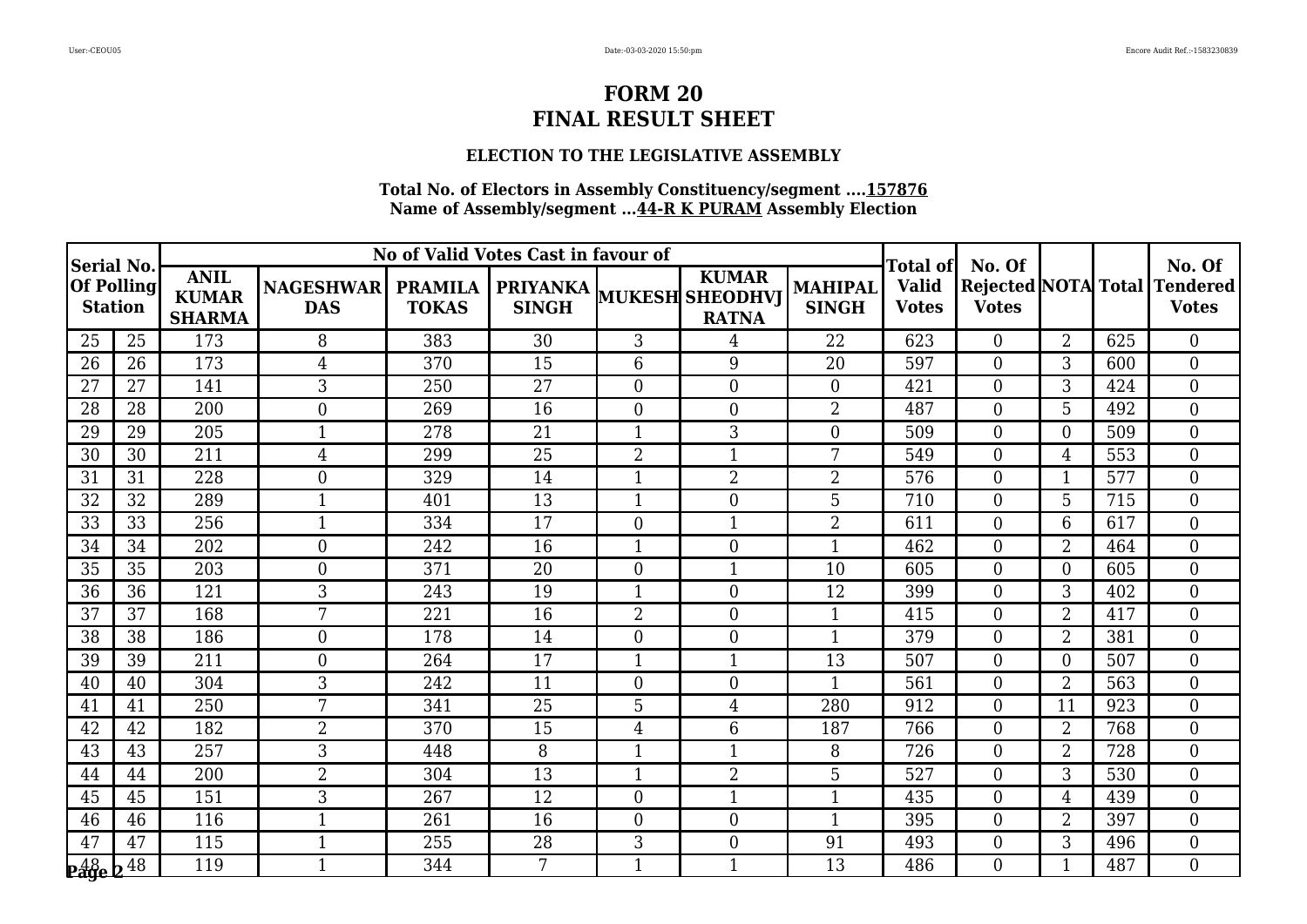### **ELECTION TO THE LEGISLATIVE ASSEMBLY**

|                                |                |                                              |                                |                                | No of Valid Votes Cast in favour of |                  |                                                                 |                           |                                                 | No. Of         |                          |     | No. Of                                       |
|--------------------------------|----------------|----------------------------------------------|--------------------------------|--------------------------------|-------------------------------------|------------------|-----------------------------------------------------------------|---------------------------|-------------------------------------------------|----------------|--------------------------|-----|----------------------------------------------|
| Serial No<br><b>Of Polling</b> | <b>Station</b> | <b>ANIL</b><br><b>KUMAR</b><br><b>SHARMA</b> | <b>NAGESHWAR</b><br><b>DAS</b> | <b>PRAMILA</b><br><b>TOKAS</b> | <b>SINGH</b>                        |                  | <b>KUMAR</b><br><b>PRIYANKA</b> MUKESH SHEODHVJ<br><b>RATNA</b> | MAHIPAL  <br><b>SINGH</b> | <b>Total of</b><br><b>Valid</b><br><b>Votes</b> | <b>Votes</b>   |                          |     | Rejected NOTA Total Tendered<br><b>Votes</b> |
| 49                             | 49             | 117                                          | $\overline{0}$                 | 292                            | 16                                  | 1                | 2                                                               | 76                        | 504                                             | $\theta$       | 1                        | 505 | $\overline{0}$                               |
| 50                             | 50             | 208                                          | $\boldsymbol{0}$               | 260                            | 17                                  | 1                | $\boldsymbol{0}$                                                | $\overline{2}$            | 488                                             | $\overline{0}$ | $\overline{2}$           | 490 | $\overline{0}$                               |
| 51                             | 51             | 165                                          | $\boldsymbol{0}$               | 277                            | 15                                  | $\boldsymbol{0}$ | $\boldsymbol{0}$                                                | $\mathbf{1}$              | 458                                             | $\overline{0}$ | 8                        | 466 | $\overline{0}$                               |
| 52                             | 52             | 249                                          | $\boldsymbol{0}$               | 306                            | 12                                  | $\boldsymbol{0}$ | $\boldsymbol{0}$                                                | 2                         | 569                                             | $\theta$       | 7                        | 576 | $\mathbf{0}$                                 |
| 53                             | 53             | 222                                          | $\boldsymbol{0}$               | 300                            | 13                                  | $\overline{2}$   | $\boldsymbol{0}$                                                | $\theta$                  | 537                                             | $\overline{0}$ | $\overline{2}$           | 539 | $\overline{0}$                               |
| 54                             | 54             | 258                                          | $\boldsymbol{0}$               | 343                            | 21                                  | $\mathbf{1}$     | $\overline{2}$                                                  | $\mathbf{1}$              | 626                                             | $\overline{0}$ | 8                        | 634 | $\overline{0}$                               |
| 55                             | 55             | 121                                          | $\overline{2}$                 | 166                            | 7                                   | $\boldsymbol{0}$ | $\boldsymbol{0}$                                                | $\overline{0}$            | 296                                             | $\theta$       | 3                        | 299 | $\theta$                                     |
| 56                             | 56             | 215                                          | $\overline{2}$                 | 261                            | 10                                  | $\boldsymbol{0}$ | $\mathbf{1}$                                                    | 5                         | 494                                             | $\overline{0}$ |                          | 495 | $\overline{0}$                               |
| 57                             | 57             | 153                                          | 1                              | 206                            | 15                                  | $\boldsymbol{0}$ | $\mathbf{1}$                                                    | 2                         | 378                                             | $\overline{0}$ | 6                        | 384 | $\mathbf{0}$                                 |
| 58                             | 58             | 170                                          | $\mathbf 1$                    | 241                            | 14                                  | $\mathbf{1}$     | $\boldsymbol{0}$                                                | 3                         | 430                                             | $\theta$       | $\overline{4}$           | 434 | $\mathbf{0}$                                 |
| 59                             | 59             | 166                                          | $\mathbf{0}$                   | 216                            | 10                                  | $\overline{0}$   | $\boldsymbol{0}$                                                | 2                         | 394                                             | $\Omega$       | 6                        | 400 | $\mathbf{0}$                                 |
| 60                             | 60             | 370                                          | 3                              | 400                            | 7                                   | $\boldsymbol{0}$ | $\mathbf{1}$                                                    | $\overline{4}$            | 785                                             | $\overline{0}$ | 5                        | 790 | $\mathbf{0}$                                 |
| 61                             | 61             | 265                                          | $\boldsymbol{0}$               | 375                            | 19                                  | $\boldsymbol{0}$ | $\overline{4}$                                                  | 5                         | 668                                             | $\overline{0}$ | 1                        | 669 | $\overline{0}$                               |
| 62                             | 62             | 196                                          | $\mathbf{1}$                   | 227                            | 26                                  | $\overline{0}$   | $\boldsymbol{0}$                                                | 2                         | 452                                             | $\overline{0}$ | 6                        | 458 | $\boldsymbol{0}$                             |
| 63                             | 63             | 197                                          | $\overline{2}$                 | 256                            | 26                                  | $\overline{2}$   | $\mathbf{1}$                                                    | $\overline{2}$            | 486                                             | $\overline{0}$ | $\overline{\phantom{a}}$ | 487 | $\overline{0}$                               |
| 64                             | 64             | 248                                          | $\boldsymbol{0}$               | 213                            | 10                                  | $\boldsymbol{0}$ | $\boldsymbol{0}$                                                | $\overline{0}$            | 471                                             | $\overline{0}$ | $\theta$                 | 471 | $\boldsymbol{0}$                             |
| 65                             | 65             | 147                                          | $\mathbf{1}$                   | 164                            | 19                                  | $\boldsymbol{0}$ | $\mathbf{1}$                                                    | 4                         | 336                                             | $\overline{0}$ |                          | 337 | $\mathbf{0}$                                 |
| 66                             | 66             | 236                                          | $\overline{13}$                | 511                            | $\overline{33}$                     | 3                | 3                                                               | $\overline{4}$            | 803                                             | $\Omega$       | 9                        | 812 | $\theta$                                     |
| 67                             | 67             | 173                                          | 3                              | 367                            | 23                                  | 1                | $\mathbf 1$                                                     | 6                         | 574                                             | $\overline{0}$ | 4                        | 578 | $\overline{0}$                               |
| 68                             | 68             | 136                                          | 6                              | 263                            | 16                                  | $\overline{2}$   | $\mathbf{1}$                                                    | 1                         | 425                                             | $\overline{0}$ | 6                        | 431 | $\mathbf{0}$                                 |
| 69                             | 69             | 102                                          | $\overline{0}$                 | 197                            | 28                                  | 3                | 8                                                               | $\overline{2}$            | 340                                             | $\Omega$       | 3                        | 343 | $\theta$                                     |
| 70                             | 70             | 397                                          | 19                             | 467                            | 50                                  | $\overline{2}$   | $\mathbf{1}$                                                    | 6                         | 942                                             | $\Omega$       | $\overline{2}$           | 944 | $\mathbf{0}$                                 |
| 71                             | 71             | 165                                          | 3                              | 270                            | 10                                  | $\overline{0}$   | $\mathbf{1}$                                                    | $\overline{4}$            | 453                                             | $\overline{0}$ | 4                        | 457 | $\overline{0}$                               |
| $\frac{1}{2}$ $\frac{1}{2}$    |                | 261                                          | 3                              | 258                            | 13                                  | $\Omega$         | $\theta$                                                        | $\Omega$                  | 535                                             | $\Omega$       | 4                        | 539 | $\Omega$                                     |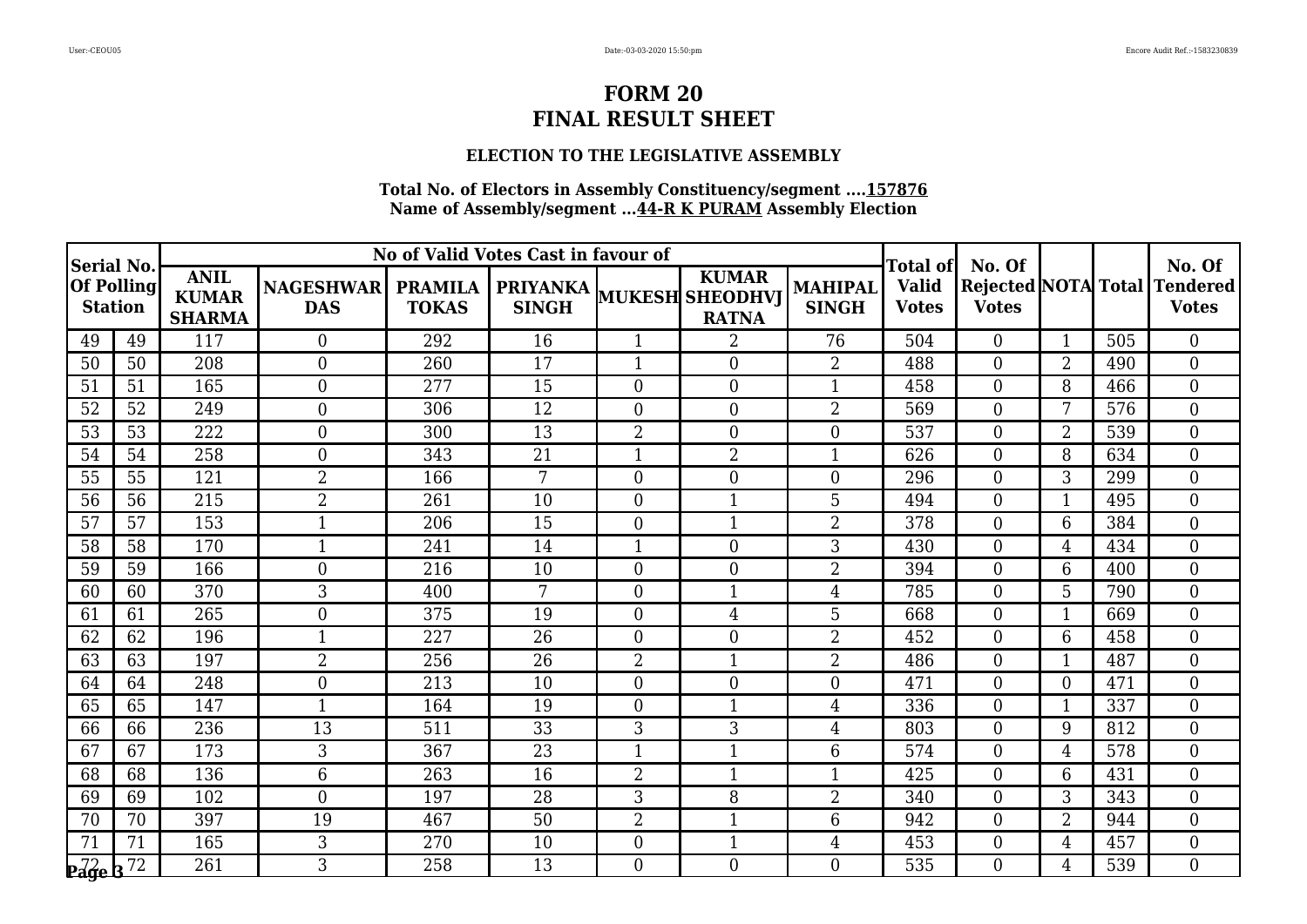### **ELECTION TO THE LEGISLATIVE ASSEMBLY**

|                                    |                |                                              |                                |                                | No of Valid Votes Cast in favour of |                  |                                                                 |                         | Total ofl                    | No. Of         |                |     | No. Of                                              |
|------------------------------------|----------------|----------------------------------------------|--------------------------------|--------------------------------|-------------------------------------|------------------|-----------------------------------------------------------------|-------------------------|------------------------------|----------------|----------------|-----|-----------------------------------------------------|
| Serial No.<br><b>Of Polling</b>    | <b>Station</b> | <b>ANIL</b><br><b>KUMAR</b><br><b>SHARMA</b> | <b>NAGESHWAR</b><br><b>DAS</b> | <b>PRAMILA</b><br><b>TOKAS</b> | <b>SINGH</b>                        |                  | <b>KUMAR</b><br><b>PRIYANKA</b> MUKESH SHEODHVJ<br><b>RATNA</b> | MAHIPAL<br><b>SINGH</b> | <b>Valid</b><br><b>Votes</b> | <b>Votes</b>   |                |     | <b>Rejected NOTA Total Tendered</b><br><b>Votes</b> |
| 73                                 | 73             | 327                                          | 2                              | 256                            | 18                                  | $\overline{0}$   | $\boldsymbol{0}$                                                |                         | 604                          | $\Omega$       | $\Omega$       | 604 | $\overline{0}$                                      |
| 74                                 | 74             | 364                                          | $\mathbf{1}$                   | 194                            | 28                                  | $\mathbf{1}$     | $\mathbf{1}$                                                    | 3                       | 592                          | $\overline{0}$ | $\overline{2}$ | 594 | $\overline{0}$                                      |
| 75                                 | 75             | 288                                          | 1                              | 265                            | 23                                  | $\boldsymbol{0}$ | $\mathbf{1}$                                                    | 32                      | 610                          | $\Omega$       | 5              | 615 | $\mathbf{0}$                                        |
| 76                                 | 76             | 171                                          | $\boldsymbol{0}$               | 266                            | $\overline{33}$                     | $\overline{2}$   | $\mathbf{1}$                                                    | $\overline{38}$         | 511                          | $\Omega$       | 1              | 512 | $\mathbf{0}$                                        |
| 77                                 | 77             | 263                                          | 5                              | 386                            | 31                                  | $\boldsymbol{0}$ | $\mathbf{0}$                                                    | 23                      | 708                          | $\overline{0}$ | 3              | 711 | $\overline{0}$                                      |
| 78                                 | 78             | 129                                          | 1                              | 207                            | 32                                  | $\boldsymbol{0}$ | 3                                                               | 6                       | 378                          | $\overline{0}$ | $\mathbf 1$    | 379 | $\mathbf{0}$                                        |
| 79                                 | 79             | 183                                          | 3                              | 260                            | 17                                  | $\boldsymbol{0}$ | $\mathbf{0}$                                                    | $\overline{2}$          | 465                          | $\overline{0}$ | $\overline{2}$ | 467 | $\mathbf{0}$                                        |
| 80                                 | 80             | 127                                          | 2                              | 268                            | $6\phantom{.}6$                     | $\overline{2}$   | $\boldsymbol{0}$                                                | $\overline{0}$          | 405                          | $\overline{0}$ |                | 406 | $\overline{0}$                                      |
| 81                                 | 81             | 315                                          | 3                              | 442                            | 8                                   | 3                | $\mathbf{1}$                                                    | 8                       | 780                          | $\Omega$       | 3              | 783 | $\mathbf{0}$                                        |
| 82                                 | 82             | $\overline{217}$                             | $\mathbf{1}$                   | $\overline{276}$               | $\overline{20}$                     | $\mathbf{1}$     | $\mathbf{1}$                                                    | $\overline{2}$          | 518                          | $\overline{0}$ | 5              | 523 | $\theta$                                            |
| 83                                 | 83             | 202                                          | $\boldsymbol{0}$               | 237                            | 14                                  | 3                | $\boldsymbol{0}$                                                | 5                       | 461                          | $\overline{0}$ | $\overline{2}$ | 463 | $\overline{0}$                                      |
| 84                                 | 84             | 246                                          | $\overline{0}$                 | 368                            | 22                                  | 3                | $\mathbf{1}$                                                    | 9                       | 649                          | $\overline{0}$ | 3              | 652 | $\mathbf{0}$                                        |
| 85                                 | 85             | 245                                          | $\boldsymbol{0}$               | 364                            | $\overline{27}$                     | $\mathbf{0}$     | $\overline{2}$                                                  | 3                       | 641                          | $\overline{0}$ | $\Omega$       | 641 | $\theta$                                            |
| 86                                 | 86             | 297                                          | $\boldsymbol{0}$               | 342                            | 13                                  | 1                | $\boldsymbol{0}$                                                | $\Omega$                | 653                          | $\overline{0}$ | 3              | 656 | $\overline{0}$                                      |
| 87                                 | 87             | 217                                          | $\mathbf{1}$                   | 266                            | 25                                  | $\overline{2}$   | $\overline{2}$                                                  | $\mathbf{1}$            | 514                          | $\overline{0}$ | 6              | 520 | $\overline{0}$                                      |
| 88                                 | 88             | 234                                          | $\mathbf{1}$                   | 303                            | 20                                  | $\overline{0}$   | $\overline{0}$                                                  | $\overline{4}$          | 562                          | $\overline{0}$ | $\overline{2}$ | 564 | $\Omega$                                            |
| 89                                 | 89             | 206                                          | $\boldsymbol{0}$               | 523                            | 40                                  | 5                | $\overline{4}$                                                  | 3                       | 781                          | $\overline{0}$ | 7              | 788 | $\overline{0}$                                      |
| 90                                 | 90             | 261                                          | 2                              | 342                            | 26                                  | $\boldsymbol{0}$ | $\boldsymbol{0}$                                                | 3                       | 634                          | $\overline{0}$ | 6              | 640 | $\overline{0}$                                      |
| 91                                 | 91             | 323                                          | 8                              | 381                            | 17                                  | $\overline{2}$   | $\overline{0}$                                                  | 56                      | 787                          | $\overline{0}$ | 8              | 795 | $\mathbf{0}$                                        |
| 92                                 | 92             | 280                                          | 4                              | 347                            | 11                                  | $\boldsymbol{0}$ | $\mathbf{0}$                                                    | $\overline{2}$          | 644                          | $\overline{0}$ | 7              | 651 | $\overline{0}$                                      |
| 93                                 | 93             | 147                                          | 4                              | 382                            | 21                                  | 3                | $\mathbf{1}$                                                    | 6                       | 564                          | $\overline{0}$ | 4              | 568 | $\overline{0}$                                      |
| 94                                 | 94             | 143                                          | $\mathbf{1}$                   | 212                            | 16                                  | $\boldsymbol{0}$ | $\boldsymbol{0}$                                                | $\mathbf{1}$            | 373                          | $\overline{0}$ | $\overline{2}$ | 375 | $\mathbf{0}$                                        |
| 95                                 | 95             | 263                                          | $\boldsymbol{0}$               | 249                            | 13                                  | $\overline{2}$   | $\mathbf{0}$                                                    | $\Omega$                | 527                          | $\overline{0}$ | 4              | 531 | $\overline{0}$                                      |
| $\frac{96}{296}$ 4 $\frac{96}{26}$ |                | 159                                          | $\overline{2}$                 | 209                            | 11                                  | $\mathbf{1}$     | $\overline{2}$                                                  |                         | 385                          | $\overline{0}$ | 7              | 392 | $\overline{0}$                                      |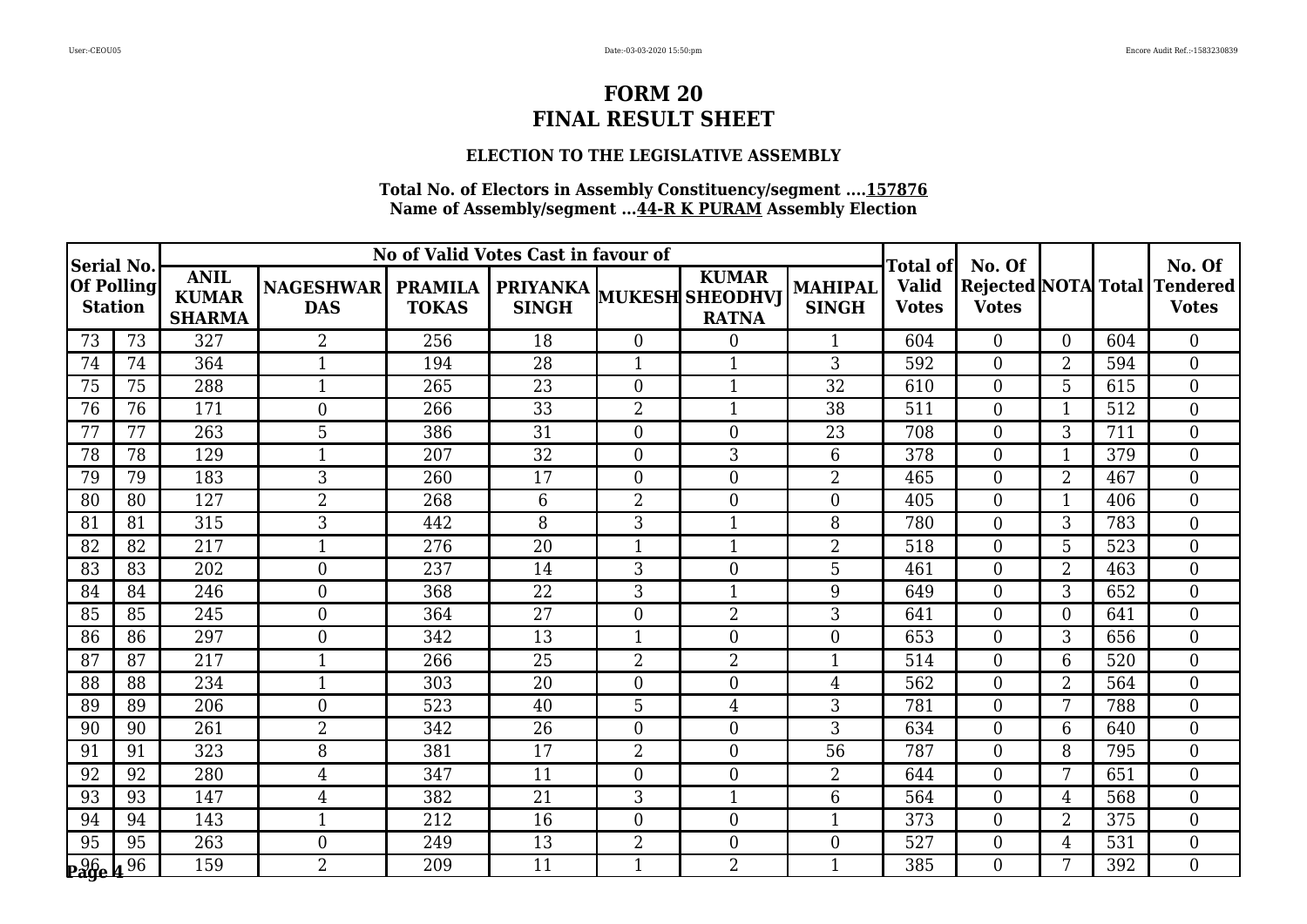### **ELECTION TO THE LEGISLATIVE ASSEMBLY**

|                                                  |     |                                              |                                |                                | No of Valid Votes Cast in favour of |                  |                                                          |                         | <b>Total of</b>              | No. Of           |                |     | No. Of                                       |
|--------------------------------------------------|-----|----------------------------------------------|--------------------------------|--------------------------------|-------------------------------------|------------------|----------------------------------------------------------|-------------------------|------------------------------|------------------|----------------|-----|----------------------------------------------|
| Serial No<br><b>Of Polling</b><br><b>Station</b> |     | <b>ANIL</b><br><b>KUMAR</b><br><b>SHARMA</b> | <b>NAGESHWAR</b><br><b>DAS</b> | <b>PRAMILA</b><br><b>TOKAS</b> | <b>SINGH</b>                        |                  | <b>KUMAR</b><br>PRIYANKA MUKESH SHEODHVJ<br><b>RATNA</b> | MAHIPAL<br><b>SINGH</b> | <b>Valid</b><br><b>Votes</b> | <b>Votes</b>     |                |     | Rejected NOTA Total Tendered<br><b>Votes</b> |
| 97                                               | 97  | 188                                          | $\overline{0}$                 | 272                            | 13                                  | $\overline{0}$   | $\boldsymbol{0}$                                         | 1                       | 474                          | $\theta$         | 5              | 479 | $\overline{0}$                               |
| 98                                               | 98  | 173                                          | $\overline{2}$                 | 240                            | 16                                  | $\overline{0}$   | $\overline{2}$                                           | 4                       | 437                          | $\overline{0}$   | 3              | 440 | $\overline{0}$                               |
| 99                                               | 99  | 281                                          | $\boldsymbol{0}$               | 171                            | 11                                  | $\boldsymbol{0}$ | $\boldsymbol{0}$                                         | 0                       | 463                          | $\overline{0}$   | 4              | 467 | $\overline{0}$                               |
| 100                                              | 100 | 182                                          | $\boldsymbol{0}$               | 222                            | 17                                  | $\mathbf{1}$     | $\boldsymbol{0}$                                         | $\Omega$                | 422                          | $\Omega$         | $\overline{2}$ | 424 | $\mathbf{0}$                                 |
| 101                                              | 101 | 391                                          | $\overline{2}$                 | 256                            | 24                                  | 1                | $\boldsymbol{0}$                                         | $\overline{2}$          | 676                          | $\overline{0}$   |                | 677 | $\overline{0}$                               |
| 102                                              | 102 | 420                                          | $\boldsymbol{0}$               | 270                            | 17                                  | 2                | $\boldsymbol{0}$                                         | $\overline{0}$          | 709                          | $\overline{0}$   | 1              | 710 | $\overline{0}$                               |
| 103                                              | 103 | 352                                          | $\mathbf{1}$                   | 465                            | 24                                  | $\overline{2}$   | $\overline{2}$                                           | 5                       | 851                          | $\Omega$         | 5              | 856 | $\theta$                                     |
| 104                                              | 104 | 303                                          | 3                              | 522                            | 24                                  | 3                | 3                                                        | 14                      | 872                          | $\overline{0}$   | 4              | 876 | $\overline{0}$                               |
| 105                                              | 105 | 322                                          | 3                              | 441                            | 20                                  | 5                | $\mathbf{1}$                                             | 12                      | 804                          | $\overline{0}$   | $\overline{2}$ | 806 | $\mathbf{0}$                                 |
| 106                                              | 106 | 330                                          |                                | 312                            | 38                                  | 3                | $\mathbf{1}$                                             | 3                       | 688                          | $\theta$         | 5              | 693 | $\mathbf{0}$                                 |
| 107                                              | 107 | 88                                           | $\boldsymbol{0}$               | 163                            | 7                                   | $\overline{2}$   | $\boldsymbol{0}$                                         | $\Omega$                | 260                          | $\overline{0}$   |                | 261 | $\mathbf{0}$                                 |
| 108                                              | 108 | 367                                          |                                | 365                            | 38                                  | 1                | $\boldsymbol{0}$                                         | $\overline{0}$          | 772                          | $\boldsymbol{0}$ | 4              | 776 | $\mathbf{0}$                                 |
| 109                                              | 109 | 330                                          | $\boldsymbol{0}$               | 368                            | 42                                  | $\mathbf{1}$     | $\overline{2}$                                           | $\mathbf{1}$            | 744                          | $\overline{0}$   | 8              | 752 | $\boldsymbol{0}$                             |
| 110                                              | 110 | 323                                          | $\overline{2}$                 | 412                            | 32                                  | $\overline{0}$   | $\boldsymbol{0}$                                         | $\mathbf{1}$            | 770                          | $\overline{0}$   | $\overline{2}$ | 772 | $\boldsymbol{0}$                             |
| 111                                              | 111 | 272                                          | $\boldsymbol{0}$               | 312                            | 33                                  | $\boldsymbol{0}$ | $\overline{0}$                                           | $\overline{2}$          | 619                          | $\Omega$         | 5              | 624 | $\overline{0}$                               |
| 112                                              | 112 | 248                                          | $\boldsymbol{0}$               | 266                            | 43                                  | 1                | $\boldsymbol{0}$                                         | $\overline{0}$          | 558                          | $\overline{0}$   |                | 559 | $\boldsymbol{0}$                             |
| 113                                              | 113 | 328                                          | $\boldsymbol{0}$               | 355                            | 41                                  | $\boldsymbol{0}$ | $\mathbf{1}$                                             | $\theta$                | 725                          | $\overline{0}$   | 8              | 733 | $\boldsymbol{0}$                             |
| 114                                              | 114 | 147                                          | $\overline{2}$                 | 146                            | 14                                  | 1                | $\overline{0}$                                           | $\Omega$                | 310                          | $\Omega$         | 5              | 315 | $\theta$                                     |
| 115                                              | 115 | 98                                           | $\overline{2}$                 | 328                            | 11                                  | 3                | 1                                                        | 34                      | 477                          | $\overline{0}$   | $\Omega$       | 477 | $\overline{0}$                               |
| 116                                              | 116 | 176                                          | $\overline{2}$                 | 173                            | 31                                  | $\overline{2}$   | 3                                                        | $\overline{0}$          | 387                          | $\overline{0}$   | 3              | 390 | $\mathbf{0}$                                 |
| 117                                              | 117 | 229                                          | $\overline{2}$                 | 433                            | 35                                  | $\overline{2}$   | $\mathbf{1}$                                             | 6                       | 708                          | $\Omega$         | $\overline{4}$ | 712 | $\theta$                                     |
| 118                                              | 118 | 101                                          |                                | 239                            | 18                                  | $\mathbf{0}$     | $\boldsymbol{0}$                                         | $\overline{0}$          | 359                          | $\Omega$         | 3              | 362 | $\mathbf{0}$                                 |
| 119                                              | 119 | 166                                          | $\mathbf 1$                    | 378                            | 26                                  | $\overline{0}$   | $\boldsymbol{0}$                                         | $\overline{0}$          | 571                          | $\overline{0}$   | $\overline{0}$ | 571 | $\overline{0}$                               |
| $20$ $5^{120}$                                   |     | 108                                          |                                | 153                            | 12                                  | $\mathbf{1}$     | $\theta$                                                 | 0                       | 275                          | $\Omega$         | 3              | 278 | $\Omega$                                     |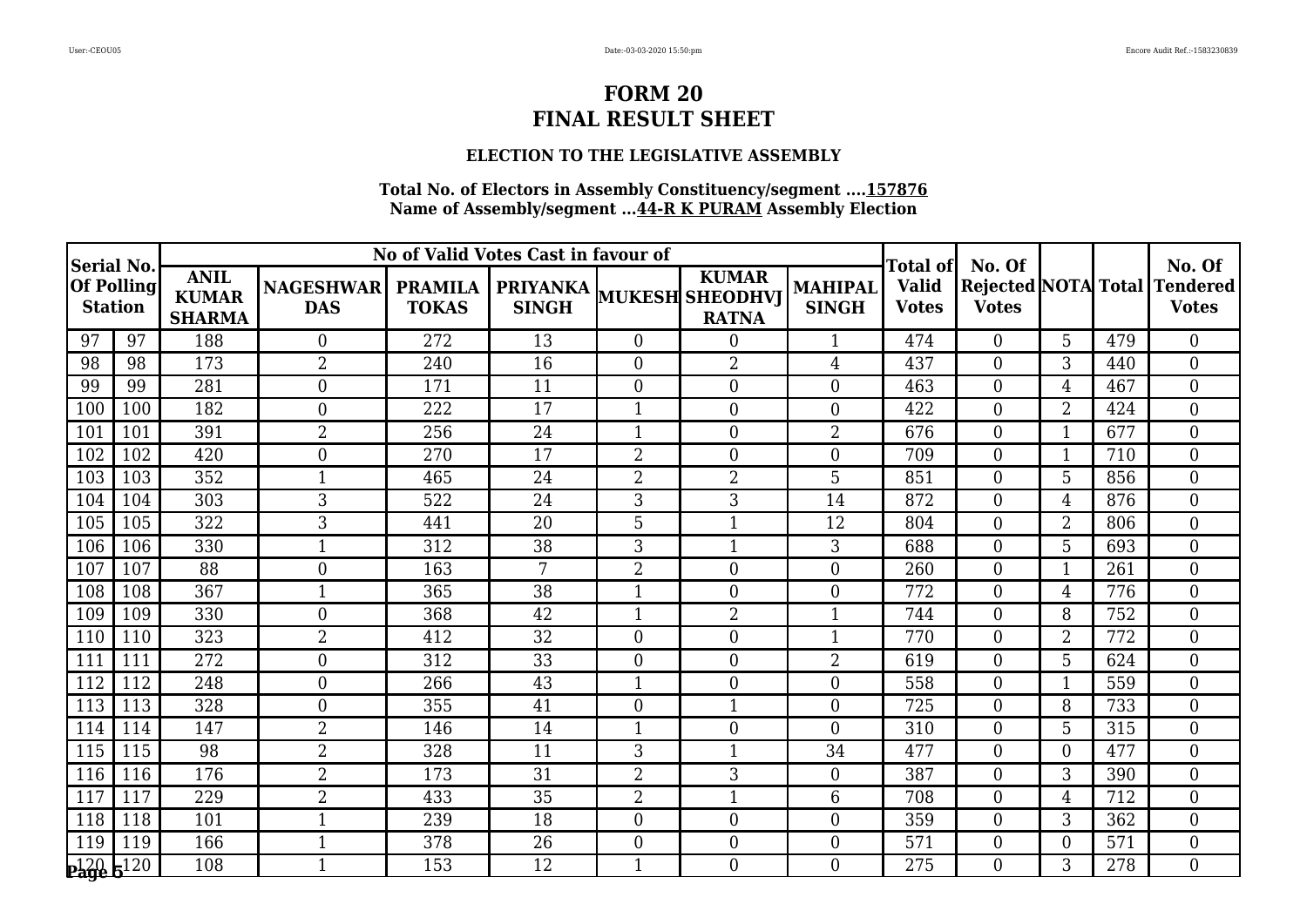### **ELECTION TO THE LEGISLATIVE ASSEMBLY**

| <b>Serial No.</b>               |      |                                              |                                |                                | No of Valid Votes Cast in favour of      |                  |                              |                         | Total of                     | No. Of           |                |     | No. Of                                       |
|---------------------------------|------|----------------------------------------------|--------------------------------|--------------------------------|------------------------------------------|------------------|------------------------------|-------------------------|------------------------------|------------------|----------------|-----|----------------------------------------------|
| $ Of$ Polling<br><b>Station</b> |      | <b>ANIL</b><br><b>KUMAR</b><br><b>SHARMA</b> | <b>NAGESHWAR</b><br><b>DAS</b> | <b>PRAMILA</b><br><b>TOKAS</b> | PRIYANKA MUKESH SHEODHVJ<br><b>SINGH</b> |                  | <b>KUMAR</b><br><b>RATNA</b> | MAHIPAL<br><b>SINGH</b> | <b>Valid</b><br><b>Votes</b> | <b>Votes</b>     |                |     | Rejected NOTA Total Tendered<br><b>Votes</b> |
| 121                             | 121  | 330                                          | $\mathfrak{Z}$                 | 469                            | 17                                       | $\overline{2}$   | 5                            | 28                      | 854                          | $\Omega$         | 3              | 857 | $\theta$                                     |
| 122                             | 122  | 279                                          | $\boldsymbol{0}$               | 386                            | 15                                       | 3                | $\overline{2}$               | $\overline{0}$          | 685                          | $\overline{0}$   | 9              | 694 | $\overline{0}$                               |
| 123                             | 123  | 292                                          | $\boldsymbol{0}$               | 302                            | 20                                       | $\boldsymbol{0}$ | $\mathbf{1}$                 | $\theta$                | 615                          | $\overline{0}$   | $\overline{2}$ | 617 | $\overline{0}$                               |
| 124                             | 124  | 154                                          | $\overline{2}$                 | 159                            | 22                                       | $\boldsymbol{0}$ | $\boldsymbol{0}$             | $\theta$                | 337                          | $\Omega$         |                | 338 | $\theta$                                     |
| 125                             | 125  | 177                                          | $\mathbf{1}$                   | 156                            | 17                                       | $\boldsymbol{0}$ | $\boldsymbol{0}$             | $\mathbf 1$             | 352                          | $\overline{0}$   |                | 353 | $\mathbf{0}$                                 |
| 126                             | 126  | 256                                          | $\overline{2}$                 | 270                            | 12                                       | $\mathbf{1}$     | $\boldsymbol{0}$             | $\theta$                | 541                          | $\overline{0}$   | 4              | 545 | $\mathbf{0}$                                 |
| 127                             | 127  | 305                                          | 5                              | 360                            | 26                                       | $\boldsymbol{0}$ | $\overline{4}$               | 7                       | 707                          | $\Omega$         | $\theta$       | 707 | $\mathbf{0}$                                 |
| 128                             | 128  | 359                                          | $\overline{2}$                 | 411                            | 31                                       | $\mathbf{1}$     | $\overline{0}$               | 10                      | 814                          | $\theta$         | -1             | 815 | $\theta$                                     |
| 129                             | 129  | 308                                          | $\overline{13}$                | 353                            | 30                                       | $\boldsymbol{0}$ | $\boldsymbol{0}$             | 9                       | 713                          | $\overline{0}$   | 5              | 718 | $\overline{0}$                               |
| 130                             | 130  | 395                                          | $\mathbf{1}$                   | 268                            | 25                                       | $\mathbf{1}$     | $\overline{0}$               | 3                       | 693                          | $\Omega$         | 6              | 699 | $\theta$                                     |
| 131                             | 131  | 302                                          | $\boldsymbol{0}$               | 335                            | 35                                       | 3                | $\overline{0}$               | 1                       | 676                          | $\theta$         | 7              | 683 | $\theta$                                     |
| 132                             | 132  | 345                                          | $\overline{2}$                 | 336                            | 21                                       | $\mathbf{1}$     | $\mathbf{1}$                 | 3                       | 709                          | $\overline{0}$   | 1              | 710 | $\overline{0}$                               |
| 133                             | 133  | 363                                          | $\mathbf{1}$                   | 232                            | 17                                       | $\mathbf{1}$     | $\mathbf{1}$                 | 1                       | 616                          | $\overline{0}$   | $\theta$       | 616 | $\overline{0}$                               |
| 134                             | 134  | 282                                          | $\boldsymbol{0}$               | 213                            | 31                                       | $\boldsymbol{0}$ | $\overline{0}$               | $\overline{2}$          | 528                          | $\overline{0}$   |                | 529 | $\overline{0}$                               |
| 135                             | 135  | 307                                          | 3                              | 359                            | 28                                       | $\boldsymbol{0}$ | $\overline{0}$               | 3                       | 700                          | $\Omega$         | $\overline{2}$ | 702 | $\theta$                                     |
| 136                             | 136  | 182                                          | $\boldsymbol{0}$               | 149                            | 8                                        | $\boldsymbol{0}$ | $\boldsymbol{0}$             | $\Omega$                | 339                          | $\overline{0}$   |                | 340 | $\overline{0}$                               |
| 137                             | 137  | 270                                          | $\mathbf{1}$                   | 271                            | 25                                       | $\boldsymbol{0}$ | $\boldsymbol{0}$             | $\Omega$                | 567                          | $\overline{0}$   | $\theta$       | 567 | $\overline{0}$                               |
| 138                             | 138  | 455                                          | $\overline{2}$                 | 313                            | 24                                       | 3                | 3                            | 7                       | 807                          | $\Omega$         | $\overline{4}$ | 811 | $\theta$                                     |
| 139                             | 139  | 375                                          |                                | 226                            | 18                                       | 3                | 3                            | 4                       | 630                          | $\overline{0}$   | $\overline{2}$ | 632 | $\boldsymbol{0}$                             |
| 140                             | 140  | 283                                          | $\overline{2}$                 | 276                            | 21                                       | $\overline{2}$   | $\overline{0}$               | 4                       | 588                          | $\boldsymbol{0}$ | $\overline{2}$ | 590 | $\boldsymbol{0}$                             |
| 141                             | 141  | 251                                          | $\overline{2}$                 | 356                            | 37                                       | $\overline{0}$   | $\overline{2}$               | $\Omega$                | 648                          | $\Omega$         | 5              | 653 | $\mathbf{0}$                                 |
| 142                             | 142  | 307                                          | $\overline{2}$                 | 320                            | 44                                       | 4                | $\overline{0}$               | 10                      | 687                          | $\overline{0}$   | 3              | 690 | $\mathbf{0}$                                 |
| 143                             | 143  | 264                                          | $\overline{2}$                 | 352                            | 20                                       | $\boldsymbol{0}$ | 3                            | 3                       | 644                          | $\overline{0}$   | 4              | 648 | $\overline{0}$                               |
| $\mathbf{p}_\mathbf{agg}^{144}$ | c144 | 191                                          | $\overline{2}$                 | 277                            | 10                                       | $\Omega$         | $\theta$                     | 1                       | 481                          | $\Omega$         |                | 482 | $\Omega$                                     |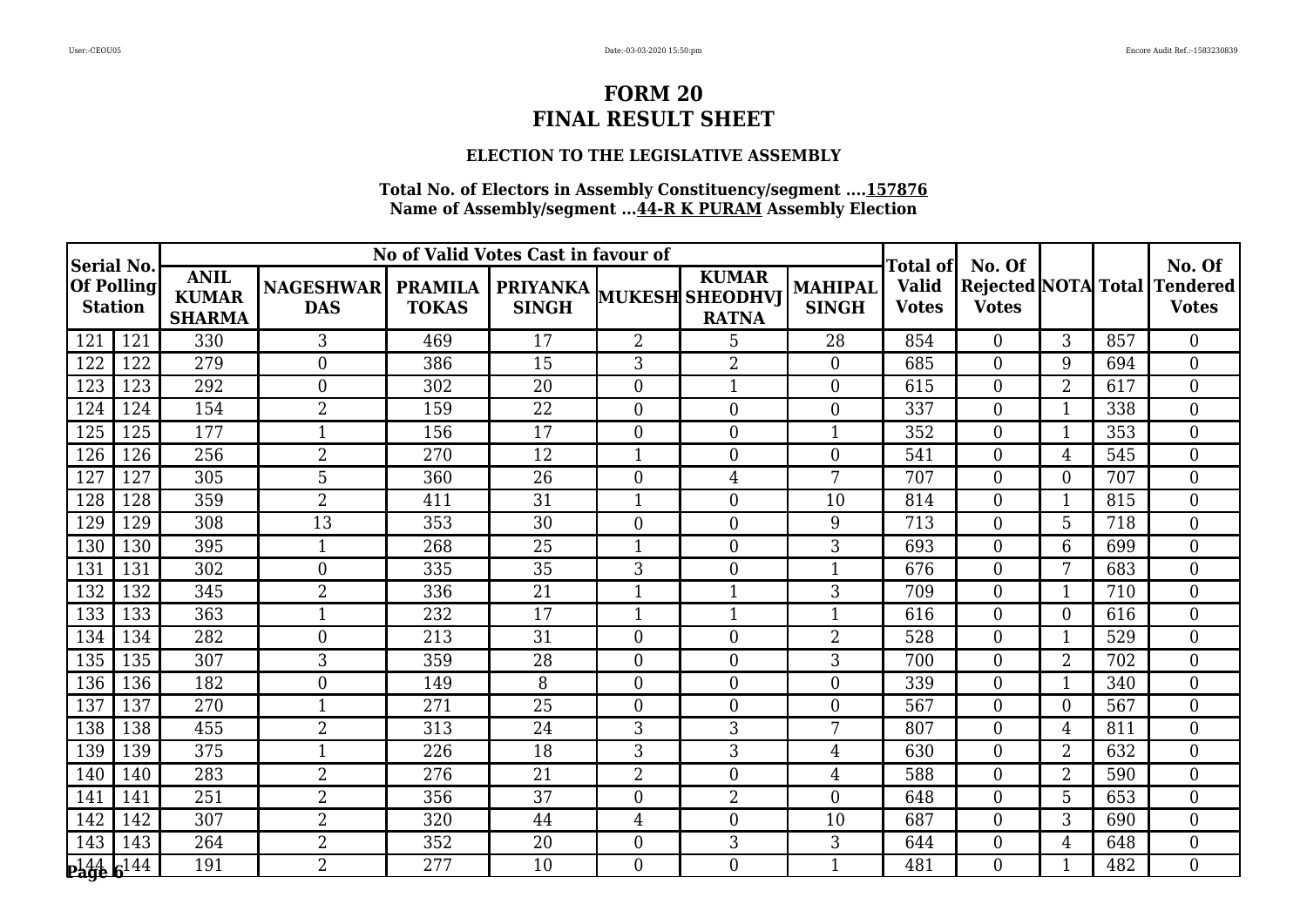### **ELECTION TO THE LEGISLATIVE ASSEMBLY**

#### **Total No. of Electors in Assembly Constituency/segment ....157876 Name of Assembly/segment ...44-R K PURAM Assembly Election**

| <b>Serial No.</b>                                |     |                                              |                                |                                | No of Valid Votes Cast in favour of             |                  |                              |                                | <b>Total of</b>              | No. Of         |                |       | No. Of                                       |
|--------------------------------------------------|-----|----------------------------------------------|--------------------------------|--------------------------------|-------------------------------------------------|------------------|------------------------------|--------------------------------|------------------------------|----------------|----------------|-------|----------------------------------------------|
| <b>Of Polling</b><br><b>Station</b>              |     | <b>ANIL</b><br><b>KUMAR</b><br><b>SHARMA</b> | <b>NAGESHWAR</b><br><b>DAS</b> | <b>PRAMILA</b><br><b>TOKAS</b> | <b>PRIYANKA</b> MUKESH SHEODHVJ<br><b>SINGH</b> |                  | <b>KUMAR</b><br><b>RATNA</b> | <b>MAHIPAL</b><br><b>SINGH</b> | <b>Valid</b><br><b>Votes</b> | <b>Votes</b>   |                |       | Rejected NOTA Total Tendered<br><b>Votes</b> |
| 145                                              | 145 | 216                                          | 3                              | 234                            | 24                                              | 8                | $\boldsymbol{0}$             | $\overline{0}$                 | 485                          | $\overline{0}$ | $\overline{2}$ | 487   | $\overline{0}$                               |
| 146                                              | 146 | 300                                          | $\mathbf{1}$                   | 224                            | 30                                              | $\boldsymbol{0}$ | $\boldsymbol{0}$             | $\Omega$                       | 555                          | $\overline{0}$ | $\overline{2}$ | 557   | $\overline{0}$                               |
| 147                                              | 147 | 233                                          | $\overline{4}$                 | 382                            | 24                                              | $\overline{2}$   | $\mathbf{1}$                 | $\Omega$                       | 646                          | $\overline{0}$ |                | 647   | $\boldsymbol{0}$                             |
| 148                                              | 148 | 248                                          | 5                              | 415                            | 25                                              | $\boldsymbol{0}$ | 3                            | $\Omega$                       | 696                          | $\overline{0}$ | 3              | 699   | $\mathbf{0}$                                 |
| 149                                              | 149 | 286                                          | 5                              | 359                            | 36                                              | $\boldsymbol{0}$ | $\mathbf{1}$                 | $\Omega$                       | 687                          | $\overline{0}$ | $\theta$       | 687   | $\overline{0}$                               |
| 150                                              | 150 | 308                                          | $\overline{0}$                 | 339                            | 19                                              | $\boldsymbol{0}$ | $\mathbf{1}$                 | 3                              | 670                          | $\overline{0}$ | $\Omega$       | 670   | $\overline{0}$                               |
| 151                                              | 151 | 221                                          |                                | 283                            | 27                                              | $\boldsymbol{0}$ | $\boldsymbol{0}$             |                                | 533                          | $\overline{0}$ | 4              | 537   | $\overline{0}$                               |
| 152                                              | 152 | 252                                          |                                | 247                            | 35                                              | $\boldsymbol{0}$ |                              | $\Omega$                       | 536                          | $\overline{0}$ | 3              | 539   | $\overline{0}$                               |
| 153                                              | 153 | 247                                          | 2                              | 302                            | 34                                              | $\boldsymbol{0}$ | $\boldsymbol{0}$             |                                | 586                          | $\overline{0}$ | 4              | 590   | $\overline{0}$                               |
| 154                                              | 154 | 282                                          | $\boldsymbol{0}$               | 300                            | 18                                              | $\mathbf{1}$     |                              | $\Omega$                       | 602                          | $\theta$       | 6              | 608   | $\overline{0}$                               |
| 155                                              | 155 | 210                                          | $\overline{0}$                 | 235                            | 24                                              | $\mathbf{1}$     | $\overline{0}$               | $\theta$                       | 470                          | $\theta$       |                | 471   | $\overline{0}$                               |
| <b>Total</b><br><b>EVM</b><br><b>Votes</b>       |     | 36528                                        | 297                            | 46945                          | 3216                                            | 181              | 160                          | 1548                           | 88875                        | $\bf{0}$       | 523            | 89398 | $\bf{0}$                                     |
| Total<br>Postal<br><b>Ballot</b><br><b>Votes</b> |     | 311                                          | $\overline{4}$                 | 263                            | 21                                              | $\mathbf{0}$     | $\mathbf{0}$                 | 3                              | 602                          | 19             | 4              | 625   | $\overline{0}$                               |
| <b>Total</b><br><b>Votes</b><br><b>Polled</b>    |     | 36839                                        | 301                            | 47208                          | 3237                                            | 181              | <b>160</b>                   | 1551                           | 89477                        | 19             | 527            | 90023 | $\bf{0}$                                     |

**Page 7**